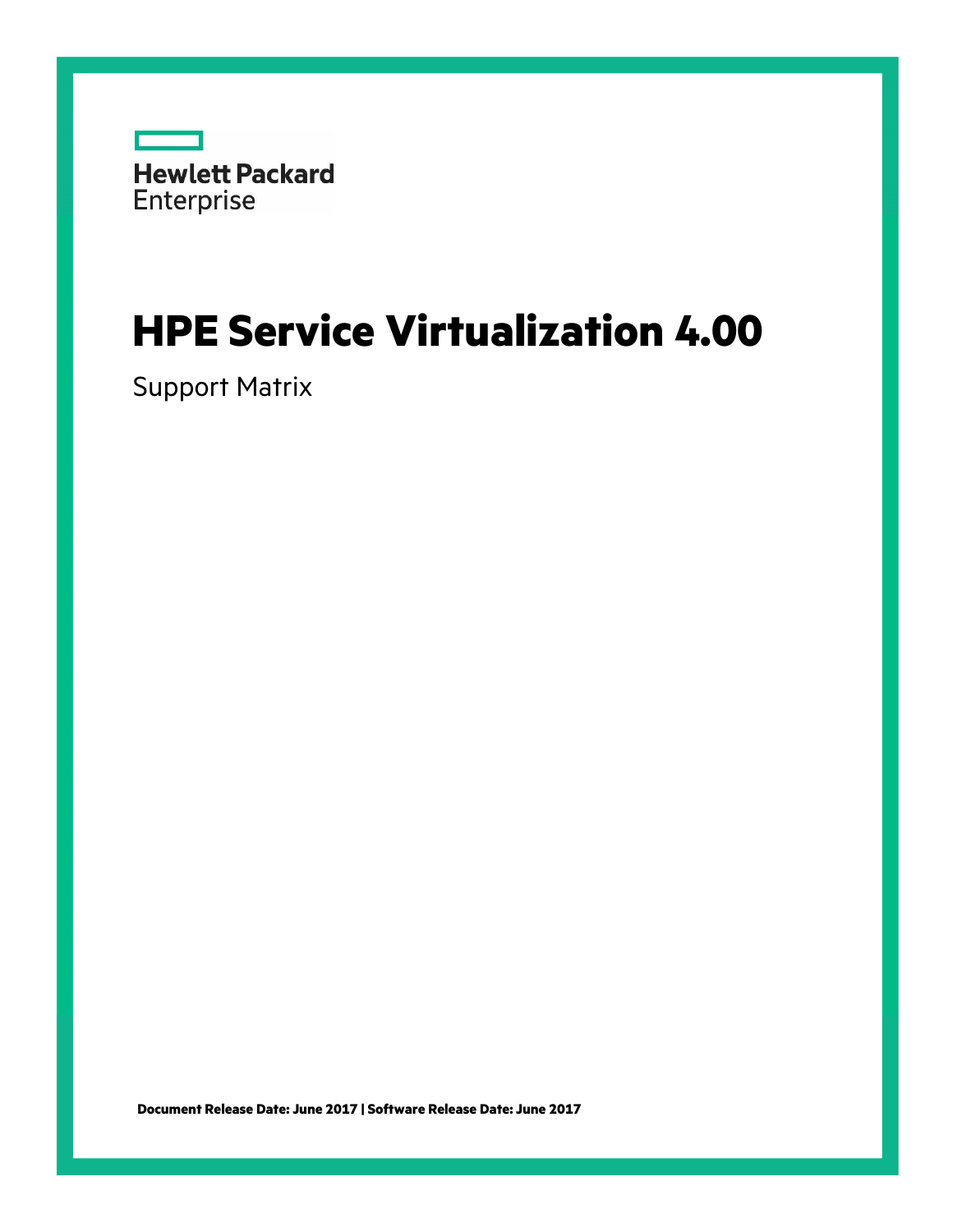# **Contents**

| $Comparibility with HPE solutions. {\it 2.11} and {\it 3.12} and {\it 4.13} are the same as follows.}$ |  |
|--------------------------------------------------------------------------------------------------------|--|
|                                                                                                        |  |
|                                                                                                        |  |
|                                                                                                        |  |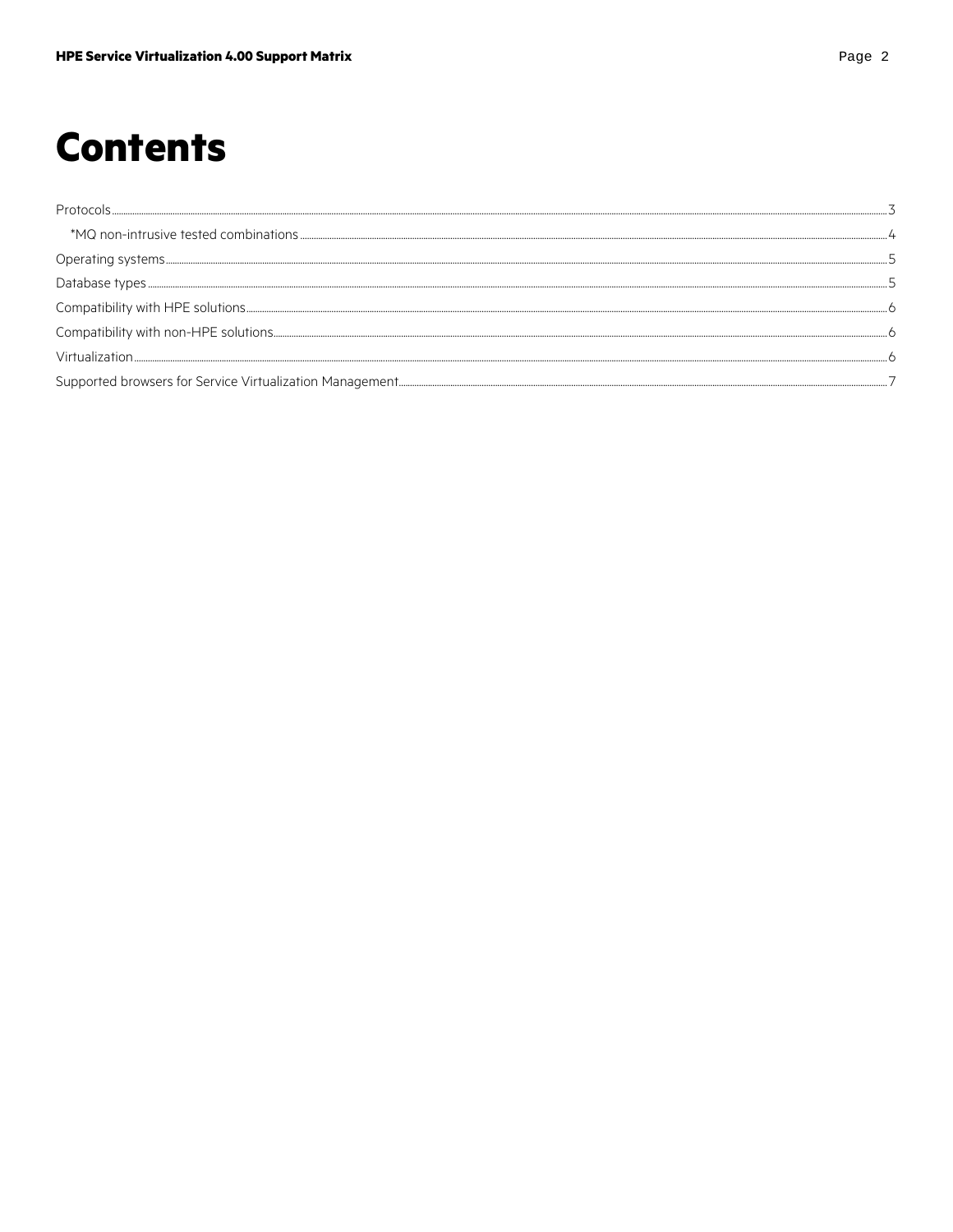# **Protocols**

| <b>Service</b>       | Protocol      | Metadata            | <b>Supported Version</b>                                                                                             | <b>Supported Server</b>             | <b>Comments</b>                                                 |
|----------------------|---------------|---------------------|----------------------------------------------------------------------------------------------------------------------|-------------------------------------|-----------------------------------------------------------------|
| <b>REST</b>          | Binary / Text | $\mathsf Y$         |                                                                                                                      |                                     |                                                                 |
|                      | XML           | Υ                   |                                                                                                                      |                                     |                                                                 |
|                      | JSON/JSONP    | Υ                   |                                                                                                                      |                                     |                                                                 |
| <b>HTTP</b>          | SOAP          | $\mathsf{N}\xspace$ |                                                                                                                      |                                     |                                                                 |
|                      | Binary / Text | Υ                   |                                                                                                                      |                                     |                                                                 |
|                      | XML           | Υ                   |                                                                                                                      |                                     |                                                                 |
| <b>IBM WebSphere</b> | Binary / Text | Υ                   |                                                                                                                      | 7.0 < x < 9.0                       | Non-Intrusive* and Intrusive                                    |
| MQ                   | XML           | Υ                   |                                                                                                                      |                                     | approach supported                                              |
|                      | COBOL         | Y                   |                                                                                                                      |                                     |                                                                 |
|                      | Fixed-Length  | Υ                   |                                                                                                                      |                                     |                                                                 |
|                      | SOAP          | Υ                   |                                                                                                                      |                                     |                                                                 |
|                      | <b>FIX</b>    | Υ                   |                                                                                                                      |                                     |                                                                 |
|                      | SWIFT MT/MX   | Υ                   |                                                                                                                      |                                     |                                                                 |
| <b>TIBCO EMS</b>     | TIBCO EMS     | SOAP                |                                                                                                                      | 5.1, 6.0                            | Libraries for client copied from<br>server installation         |
|                      |               | Binary /<br>Text    |                                                                                                                      |                                     |                                                                 |
|                      |               | XML                 |                                                                                                                      |                                     |                                                                 |
| <b>JMS</b>           | SOAP          | $\mathsf{N}$        |                                                                                                                      | WebLogic 11, Jboss 6,<br>Webspere 7 | Supports HTTP, HTTPS<br>Supported servers lists includes        |
|                      | Binary / Text | Y                   |                                                                                                                      |                                     | only tested app servers but should<br>work with any J2EE server |
|                      | XML           | Υ                   |                                                                                                                      |                                     |                                                                 |
| <b>IMS</b>           | COBOL         | Υ                   |                                                                                                                      |                                     |                                                                 |
|                      | Binary        | $\hbox{N}$          |                                                                                                                      |                                     |                                                                 |
| <b>CICS</b>          | COBOL / HTTP  | Υ                   |                                                                                                                      |                                     |                                                                 |
|                      | Binary / HTTP | Υ                   |                                                                                                                      |                                     |                                                                 |
| <b>JDBC</b>          | <b>JDBC</b>   | Υ                   | JDBC3, JDBC4                                                                                                         | Oracle, DB2, MSSQL                  | <b>JDBC</b>                                                     |
| SAP                  | RFC           | Y                   | SAP R/3 Enterprise Central<br>Component 6.0,<br>SAP R/3 Enterprise Central<br>Component 6.0 Enhancement<br>Package 4 | SAP                                 |                                                                 |
|                      | <b>IDOC</b>   | Y                   |                                                                                                                      |                                     |                                                                 |
| Oracle AQ            | XML, UDT      | $\mathsf N$         | Oracle 11g                                                                                                           | Oracle 11g                          |                                                                 |
|                      | Binary / Text | $\mathsf Y$         |                                                                                                                      |                                     |                                                                 |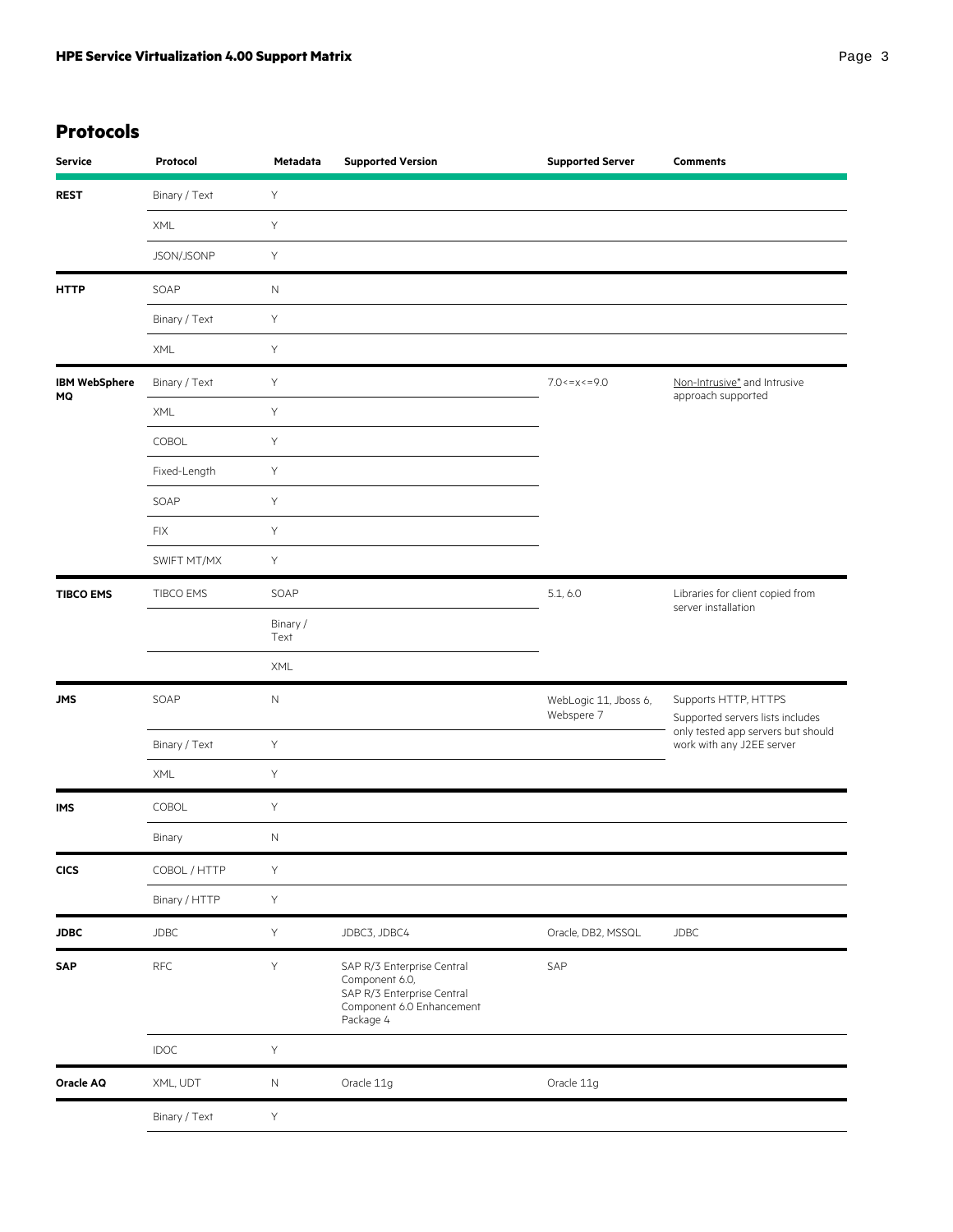#### <span id="page-3-0"></span>**HPE Service Virtualization 4.00 Support Matrix** *Page 1* **and** *Page 4*

| Microsoft MQ                      | XML                   | Υ            |                               |
|-----------------------------------|-----------------------|--------------|-------------------------------|
| <b>TCP</b>                        | Fixed Length          | TCP          |                               |
| webMethods<br><b>Flow Service</b> | Generic               | Y            | WebMethods Integration Server |
|                                   | SAP RFC               | Y            |                               |
|                                   | SAP IDOC              | Y            |                               |
| <b>ISO 8583</b>                   | ISO 8583/Binary       | $\hbox{N}$   | 1987<br>1993<br>2003          |
| Filesystem                        | CSV                   | $\hbox{N}$   |                               |
|                                   | Binary                | $\hbox{N}$   |                               |
|                                   | XML                   | $\mathsf N$  |                               |
|                                   | <b>Test Delimited</b> | $\mathsf N$  |                               |
|                                   | Fixed-Length          | $\mathsf N$  |                               |
| FTP/FTPS/SFTP                     | CSV                   | $\mathsf{N}$ |                               |
|                                   | Binary                | $\mathsf{N}$ |                               |
|                                   | XML                   | $\hbox{N}$   |                               |
|                                   | <b>Test Delimited</b> | $\mathsf N$  |                               |
|                                   | Fixed-Length          | $\hbox{N}$   |                               |
| Java                              | Java                  | N            | Java 1.6+                     |

#### **\*MQ non-intrusive tested combinations**

| <b>MQS Operating System</b> | Core                 | LE/BE | <b>MQ Version</b> |
|-----------------------------|----------------------|-------|-------------------|
| <b>Linux Redhat 6.4</b>     | Intel $x64$          | LE.   | 7.0.1.3           |
| <b>Oracle Solaris 5.10</b>  | Intel $x64$          | LE.   | 7.0.1.3           |
| <b>Linux Redhat 5.8</b>     | Intel $x64$          | LE.   | 7.0.1.3           |
| IBM AIX 5.3                 | <b>IBM Power PC5</b> | BE    | 7.0.1.3           |
| Microsoft Windows 2008 R2   | Intel $x64$          | LE    | 7.5.0.2           |
| <b>Oracle Solaris 5.10</b>  | Oracle Sparc         | BE    | 8.0.0.0           |
| <b>HP HPUX B.11.31</b>      | HP Itanium           | BE    | 7.0.1.3           |
| Linux RHEL 5.11             | Intel $x64$          | LE.   | 7.5.0.0           |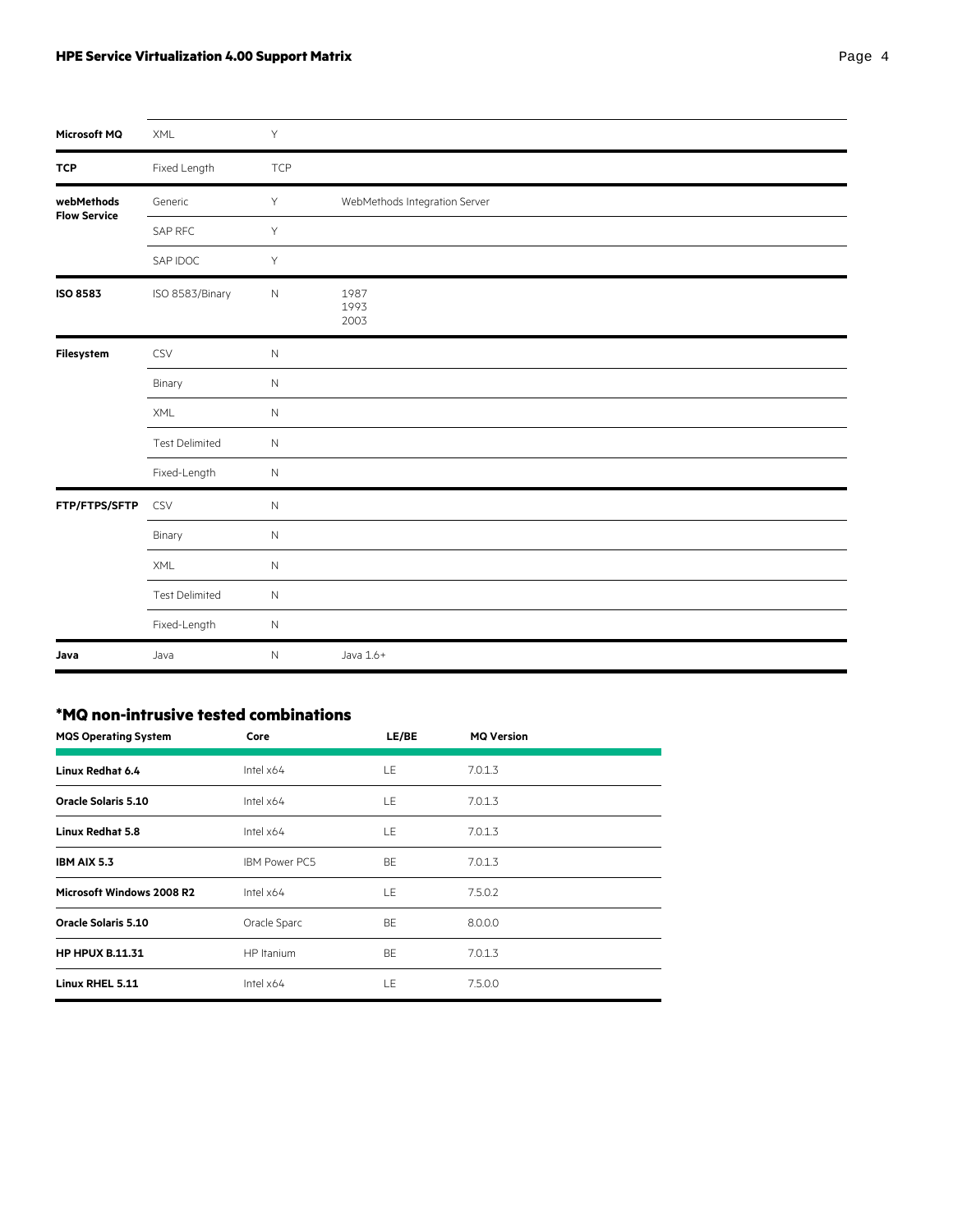# **Operating systems**

| <b>Operating System</b>       | <b>Supported Edition or SP</b> | <b>Designer</b> | <b>Server</b> | <b>Comments</b> |
|-------------------------------|--------------------------------|-----------------|---------------|-----------------|
| Windows 10 64-bit             |                                | Yes             | Yes           |                 |
| Windows 8.1 64-bit            |                                | Yes             | Yes           |                 |
| Windows 7 64-bit              | SP <sub>1</sub>                | Yes             | Yes           |                 |
| Windows Server 2016 64-bit    |                                | Yes             | Yes           |                 |
| Windows Server 2012 R2 64-bit |                                | Yes             | Yes           |                 |
| Windows Server 2012 64-bit    |                                | Yes             | Yes           |                 |
| Windows Server 2008 R2 64-bit | SP <sub>1</sub>                | Yes             | Yes           |                 |
| Oracle Linux 7.3              |                                | No.             | Yes           |                 |
| <b>Oracle Linux 6.8</b>       |                                | <b>No</b>       | Yes           |                 |
| <b>Fedora 25 Workstation</b>  |                                | No.             | Yes           |                 |

#### **Database types**

| <b>Supported DB type</b> | <b>Database version</b> | <b>Designer on Windows</b> | <b>Server on Windows</b> | <b>Server on Mono</b>     |
|--------------------------|-------------------------|----------------------------|--------------------------|---------------------------|
| <b>MS SQL</b>            | 2008 R2 Express         | X                          | $\qquad \qquad -$        |                           |
|                          | 2008 R2 Server          | $\times$                   | $\times$                 |                           |
|                          | 2012 Express            | X                          | $\qquad \qquad -$        | $\qquad \qquad -$         |
|                          | 2012 Server             | X                          | X                        | -                         |
|                          | 2014 Express            | X                          |                          |                           |
|                          | 2014 Server             | X                          | X                        |                           |
|                          | 2016 Express            | X                          | $\overline{\phantom{a}}$ | $\qquad \qquad -$         |
|                          | 2016 Server             | X                          | X                        | -                         |
| Oracle                   | 11 g                    | X                          | X                        | $\boldsymbol{\mathsf{X}}$ |
|                          | 12c                     | X                          | $\times$                 | $\times$                  |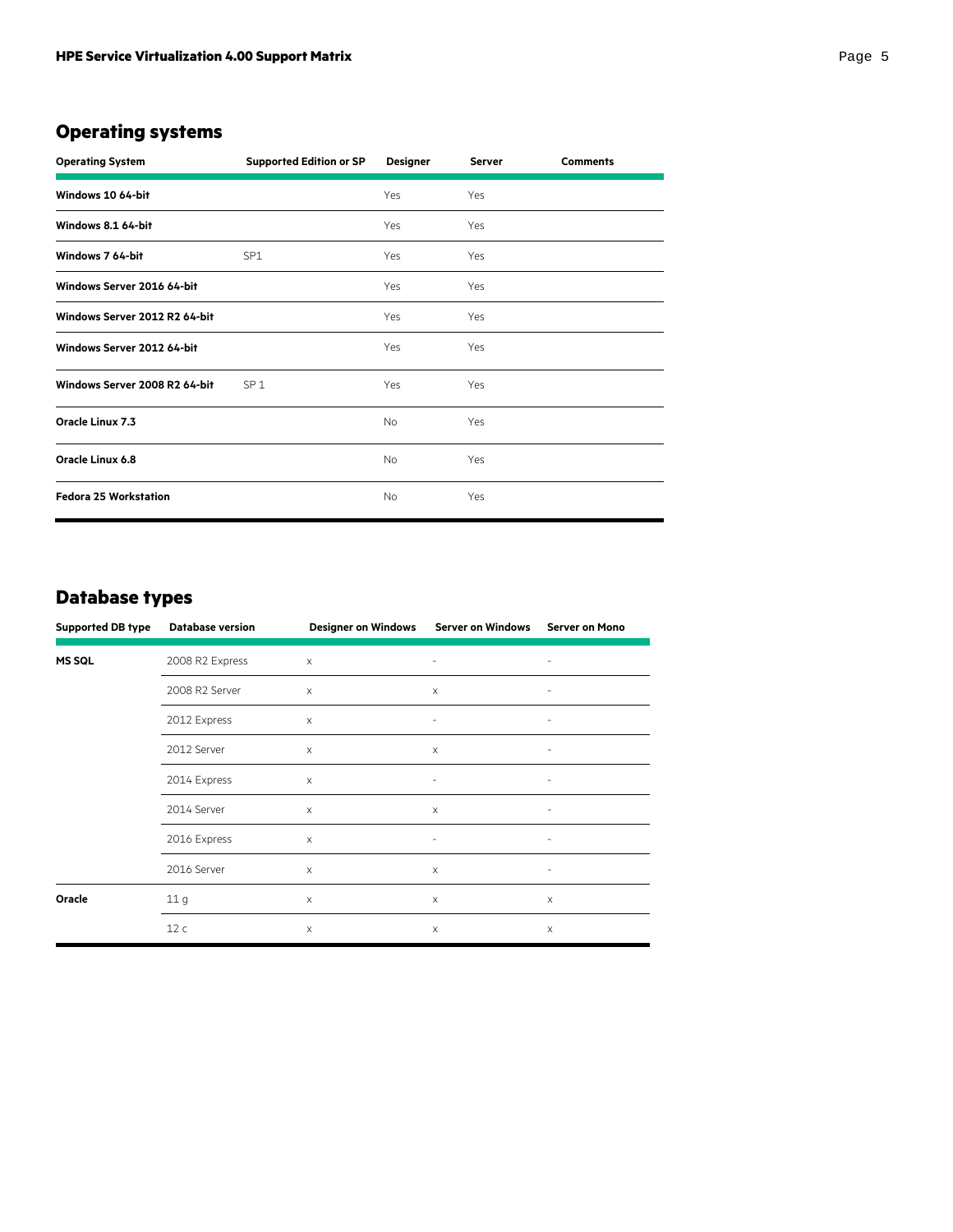# **Compatibility with HPE solutions**

| <b>HPE</b> solution           | Version  | <b>Comments</b>   |
|-------------------------------|----------|-------------------|
| <b>ALM</b>                    | 11.52    |                   |
|                               | 12.01    |                   |
|                               | 12.21    |                   |
|                               | 12.53    |                   |
|                               | 12.55    | under development |
| <b>LoadRunner</b>             | 12.53    |                   |
|                               | 12.55    | under development |
| <b>Network Virtualization</b> | NV 9.00  |                   |
| <b>Performance Center</b>     | PC 12.53 |                   |
|                               | PC 12.55 | under development |
| <b>UFT</b>                    | 12.02    |                   |
|                               | 12.54    |                   |
|                               | 14.00    |                   |
|                               | 14.01    | under development |

# **Compatibility with non-HPE solutions**

| <b>Supported AD solutions</b>                                                                                     | Comments                                                                 |  |
|-------------------------------------------------------------------------------------------------------------------|--------------------------------------------------------------------------|--|
| HPE Application Automation Tools Jenkins Plugin                                                                   | https://wiki.jenkins.io/display/JENKINS/HPE+Application+Automation+Tools |  |
| Note: Shunra Network Virtualization integrations were replaced by the HPE Network Virtualization 9.00 integration |                                                                          |  |

### **Virtualization**

| <b>Supported Versions</b><br><b>Operating System</b>                                        |                                                      | <b>Designer</b> | Server |
|---------------------------------------------------------------------------------------------|------------------------------------------------------|-----------------|--------|
|                                                                                             | VMware ESX 4.0. ESX 4.1                              | Yes.            | Yes*   |
|                                                                                             | VM Workstation 5.5                                   | Yes             | Yes*   |
| <b>Microsoft Remote Desktop</b>                                                             | 5.1, 5.2, 6.0, 6.1, 7 and 7.1 clients and 5.x server | Yes             | Yes    |
| * We do not recommend running SV Server for load testing purposes on a Virtual Environment. |                                                      |                 |        |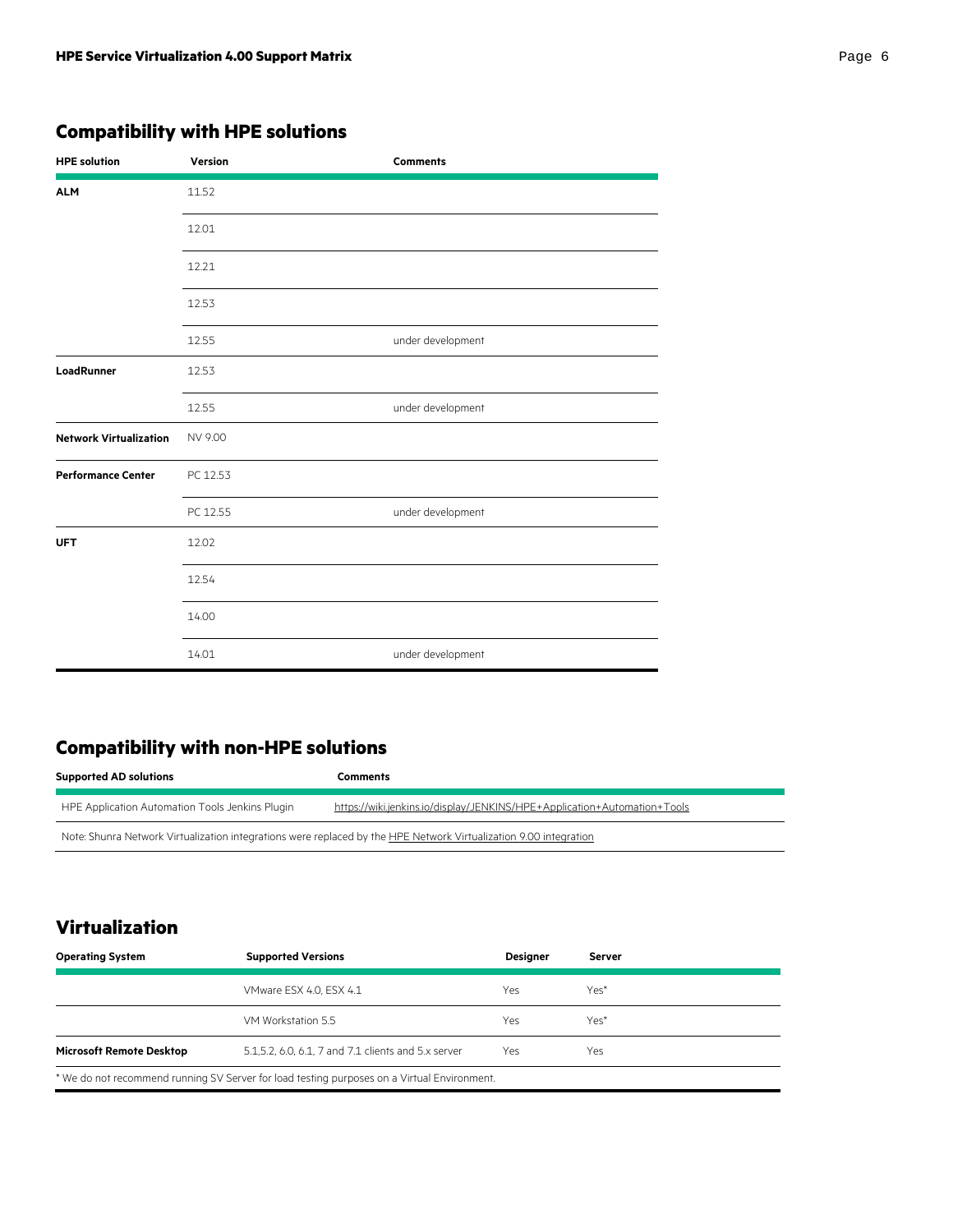# **Supported browsers for Service Virtualization Management**

| <b>Supported Browser</b>    | <b>Browser versions</b> |
|-----------------------------|-------------------------|
| Microsoft Internet Explorer | 9, 10, 11               |
| <b>Mozilla Firefox</b>      |                         |
| <b>Google Chrome</b>        |                         |
| <b>Apple Safari</b>         |                         |
| <b>Microsoft Edge</b>       |                         |